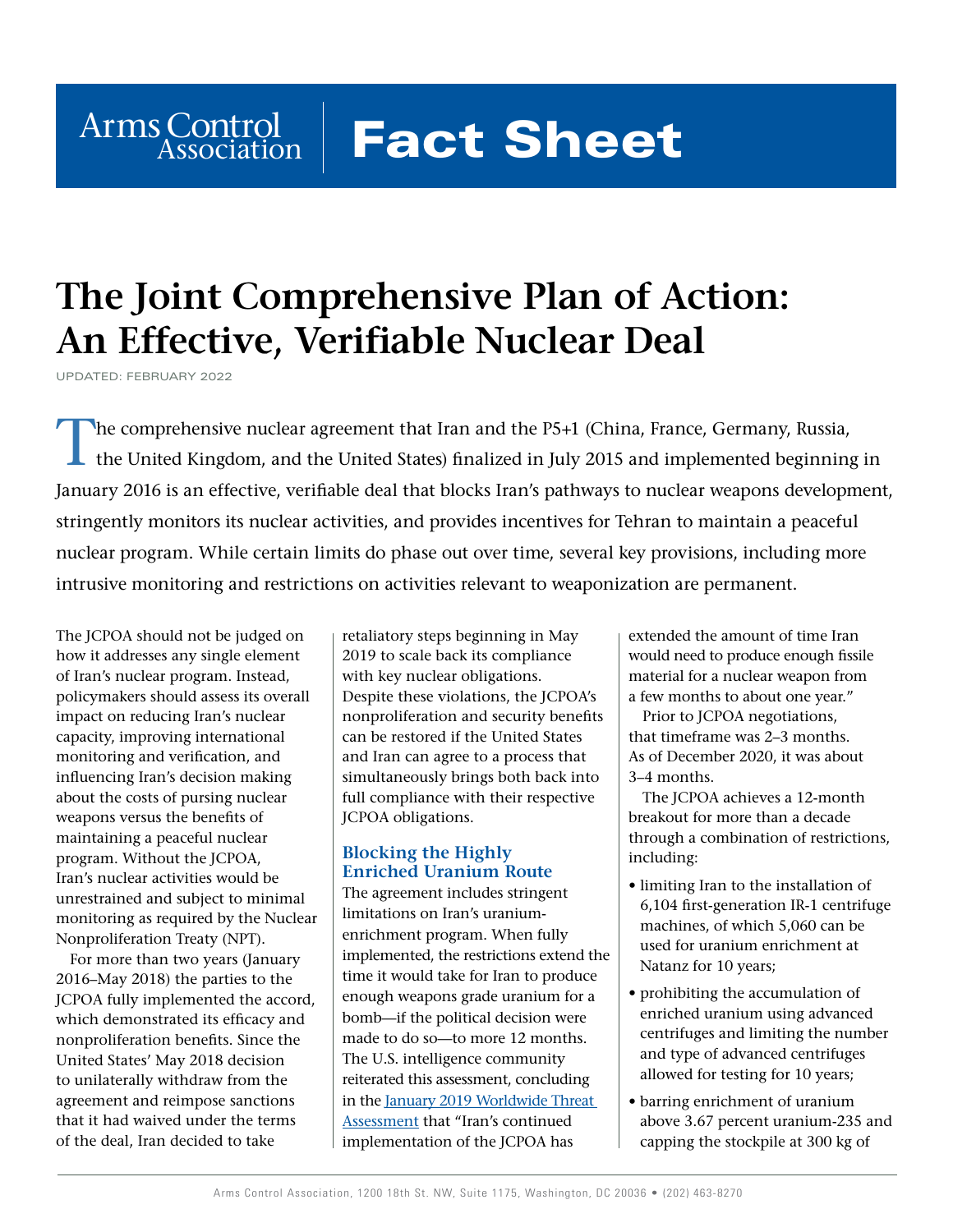#### **Capping Iran's Deployment of Centrifuges**



<sup>\*</sup>Iran is permitted to enrich uranium using 5,060 IR-1 centrifuges for 10 years. This chart does not reflect the advanced-model IR-2m, IR-4, and IR-6 centrifuges Iran has tested, operated, and used for the production of enriched uranium in breach of the accord since 2019. Source: IAEA, JCPOA

UF6 gas enriched to this level for 15 years; and

• converting the underground Fordow facility to a medical research facility with 1,044 first-generation centrifuges and prohibiting uranium enrichment at that site for 15 years.

#### **Blocking the Plutonium Path**

The nuclear deal eliminates Iran's plutonium pathway to nuclear weapons for at least 15 years. The JCPOA requires:

• modifying the unfinished heavy water reactor at Arak so that the reactor will produce a fraction of the plutonium necessary for a bomb on an annual basis (the original design would have produced enough plutonium for about 2 bombs per year);

#### • shipping out the spent fuel from the Arak reactor for the duration of its operation;

- refraining from reprocessing spent fuel and building any reprocessing facilities for at least 15 years; and
- refraining from building any new heavy-water reactors for at least 15 years.

#### **Intrusive Monitoring**

The nuclear deal put in place the most intrusive monitoring and verification regime ever negotiated to deter Iranian noncompliance and quickly detect any violations. The agreement set up a multi-layered system to monitor every aspect of Iran's nuclear supply chain and fuel cycle. This includes:

- advanced approval for procuring certain dual-use technologies for 10 years;
- daily access to certain sites by International Atomic Energy Agency (IAEA) inspectors, including Natanz and Fordow for 15 years;

#### **Estimated Plutonium Production for Original IR-40 and Modified Arak Reactor Design**

The table below lists the calculated annual reactor-grade plutonium production in the fuel of the original Arak design and in the modified design described in the JCPOA assuming full-power operation 250 days per year.

| <b>Reactor/fuel</b><br>combination                                                    | <b>Annual unseparated</b><br>plutonium production<br>(kilograms per year) |               |  |
|---------------------------------------------------------------------------------------|---------------------------------------------------------------------------|---------------|--|
|                                                                                       | 40 MWt                                                                    | 20 MWt        |  |
| <b>ORIGINAL DESIGN</b><br>Heavy-water research reactor,<br>natural uranium fuel       | ≈6.5                                                                      |               |  |
| <b>MODIFIED DESIGN</b><br>Heavy-water research reactor,<br>3.67 percent-enriched fuel |                                                                           | $\approx$ 1.0 |  |

Source: Ali Ahmad, Frank von Hippel, Alexander Glaser, and Zia Mian, Princeton University; Arms Control Association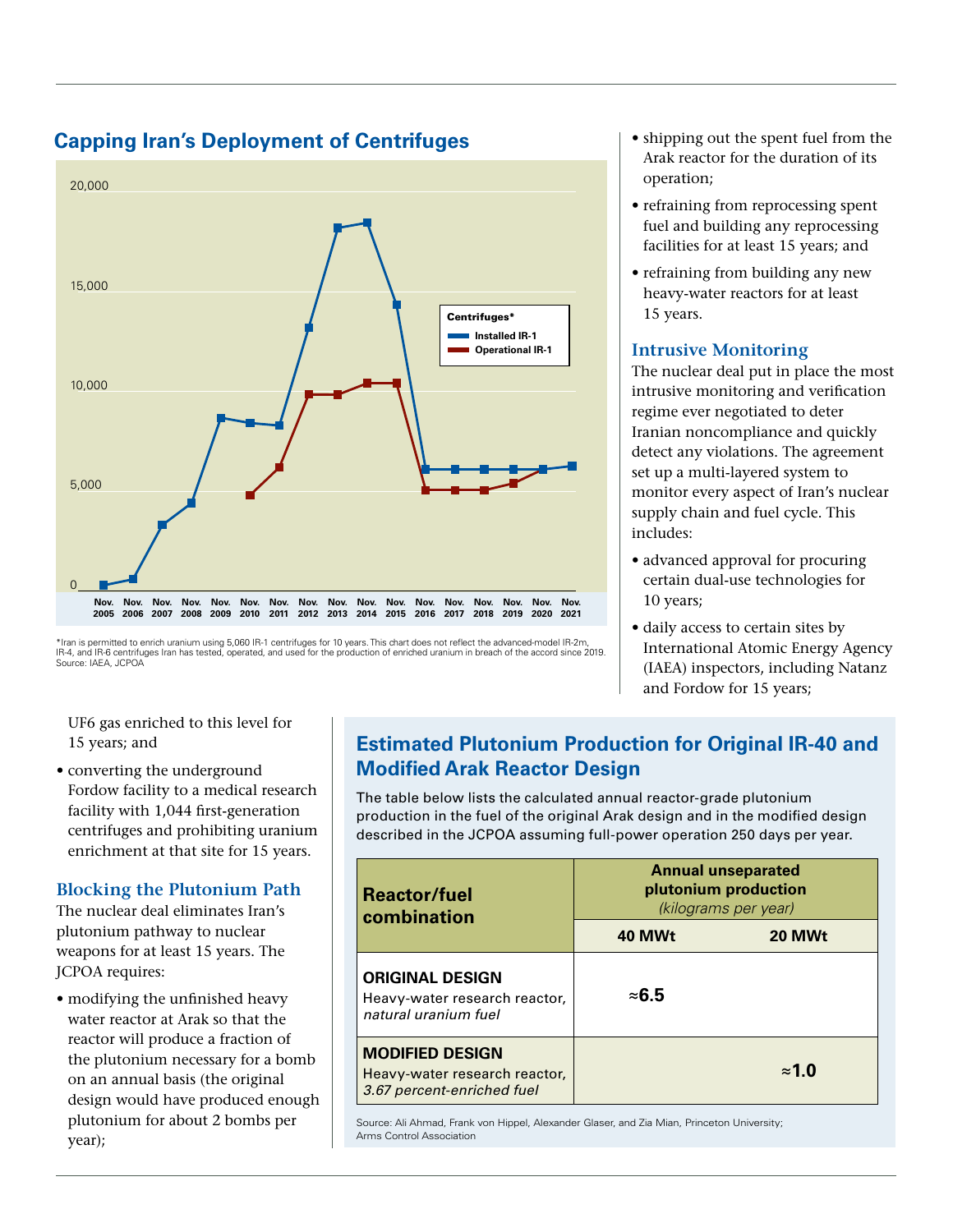### **Key Nuclear-Related Commitments and Limitations of the JCPOA Over Time**

**IMPLEMENTATION DAY**

IMPLEMENTATION DAY

The Joint Comprehensive Plan of Action (JCPOA), the IAEA-Iran "roadmap," and UN Security Council Resolution 2231, involves several interrelated requirements designed to limit Iran's sensitive nuclear fuel cycle activities over a period that extends for more than two decades. In exchange, the P5+1 agreed to waive all nuclear-related sanctions on Iran. The following chart summarizes the major nuclear-related components.

|                                                       | <b>Key Restrictions Will Last Significantly More than a Decade:</b>                                         |          |                                                                |          |          |
|-------------------------------------------------------|-------------------------------------------------------------------------------------------------------------|----------|----------------------------------------------------------------|----------|----------|
| Limit of 5,060 operating IR-1 centrifuges             |                                                                                                             |          |                                                                |          |          |
| Limited R & D on advanced centrifuges                 |                                                                                                             |          |                                                                |          |          |
| enrichment capacity remains the same                  | Limited deployment of advanced centrifuges so that                                                          |          |                                                                |          |          |
|                                                       | Uranium enrichment capped at 3.67 percent U-235                                                             |          |                                                                |          |          |
|                                                       | LEU stockpile limited to < 300 kg (in all forms)                                                            |          |                                                                |          |          |
| No uranium enrichment at Fordow                       |                                                                                                             |          |                                                                |          |          |
|                                                       | Testing of centrifuges with uranium only at Natanz (PFEP)                                                   |          |                                                                |          |          |
| IAEA site access within 24 days                       |                                                                                                             |          |                                                                |          |          |
|                                                       | No new heavy-water reactors, no reprocessing or R & D                                                       |          |                                                                |          |          |
|                                                       | Iranian commitment not to reprocess spent fuel                                                              |          |                                                                |          |          |
|                                                       | <b>Continuous surveillance of centrifuge production areas</b>                                               |          |                                                                |          |          |
|                                                       | <b>Continuous surveillance of uranium mines and mills</b>                                                   |          |                                                                |          |          |
|                                                       | IAEA safeguards under Code 3.1 (early notification of projects, design changes)                             |          |                                                                |          |          |
|                                                       | IAEA monitoring/access under terms of additional protocol                                                   |          |                                                                |          |          |
|                                                       | Iran may not conduct activities which could contribute to the design and development of a nuclear explosive |          |                                                                |          |          |
|                                                       | NPT in force on Iran banning the pursuit of nuclear weapons                                                 |          |                                                                |          |          |
| <b>Enforcement and Compliance:</b>                    |                                                                                                             |          |                                                                |          |          |
| <b>Monitored civil nuclear procurement</b><br>channel |                                                                                                             |          |                                                                |          |          |
| <b>UNSC</b> "snapback" mechanism                      |                                                                                                             |          | (with P5 understanding it will be used for 5 additional years) |          |          |
|                                                       | Joint Commission to resolve compliance issues                                                               |          |                                                                |          | ÷        |
|                                                       | <b>IAEA Board of Governors and UNSC oversight</b>                                                           |          |                                                                |          |          |
| <b>Implementation begins</b>                          | 5 years                                                                                                     | 10 years | 15 years                                                       | 20 years | 25 years |